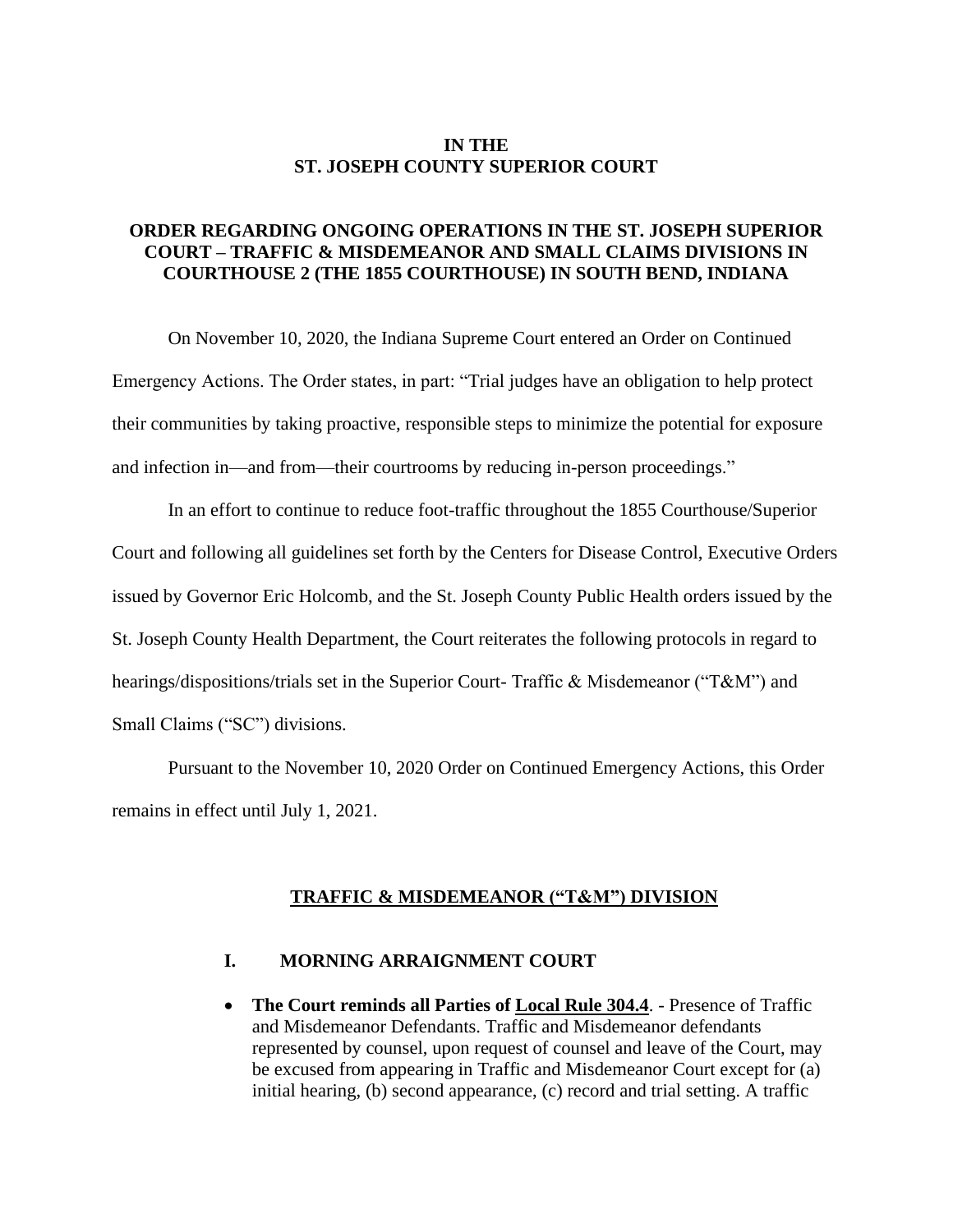and misdemeanor defendant who is excused under this rule stipulates that notice to the attorney of the next court date requiring his or her presence shall constitute notice to the traffic and misdemeanor defendant.

- o Counsel for Defendant is encouraged to adhere to said local rule and properly notify his/her client of any orders, directives, offers, decision given during court sessions.
- o Counsel shall also notify the Court as to whether he/she has had direct or indirect communication with his/her client outside of court.
- **8-8:45 a.m.** This morning session of T&M Arraignment Court will allow **only** private attorneys with at-liberty defendants to appear during the morning hours (Monday through Friday) from 8 – 8:45 a.m.
	- o Only scheduled defendants and their attorneys may appear.
	- o Causes will be heard on the dates previously set by the Court (**no walk-ins or open court**) and will adhere to the previous policy of assigning cause numbers to a particular magistrate.
		- D01/D06 Magistrate Singleton
		- D02/D05 Magistrate Hardtke
		- D03/D07 Magistrate Doi
		- D04/D08 Magistrate Verheye
	- o Social distancing practices set forth by the Centers for Disease Control will be followed in the courtroom.
	- o No visitors, friends or family of said defendants may appear in court; without prior permission from said Court. No children will be allowed into the courtroom at any time.
	- o All parties must practice social distancing from each other, court staff, and judicial officers.
	- o **Attorneys are encouraged to appear on behalf of their clients, whenever possible, as provided by Local Rule 304.4.**
- **9am-12noon** This morning session of T&M Arraignment Court will then be broken down into time slots beginning at 9 a.m.
	- o Assigned public defender **only** cases will proceed during this time slot (**no walk-ins or open court**).
	- o The Court will schedule no more than **30** cases per hour beginning at 9 a.m. and ending at noon on each given day.
	- o Social distancing practices set forth by the Centers for Disease Control will be followed in the courtroom.
	- o Only scheduled defendants may appear for their date and time.
	- o No visitors, friends or family of said defendants may appear in court; without prior permission from said Court. No children will be allowed into the courtroom at any time.
	- o All parties must practice social distancing from each other, court staff, and judicial officers.
	- o **Attorneys are encouraged to appear on behalf of their clients, whenever possible, as provided by Local Rule 304.4.**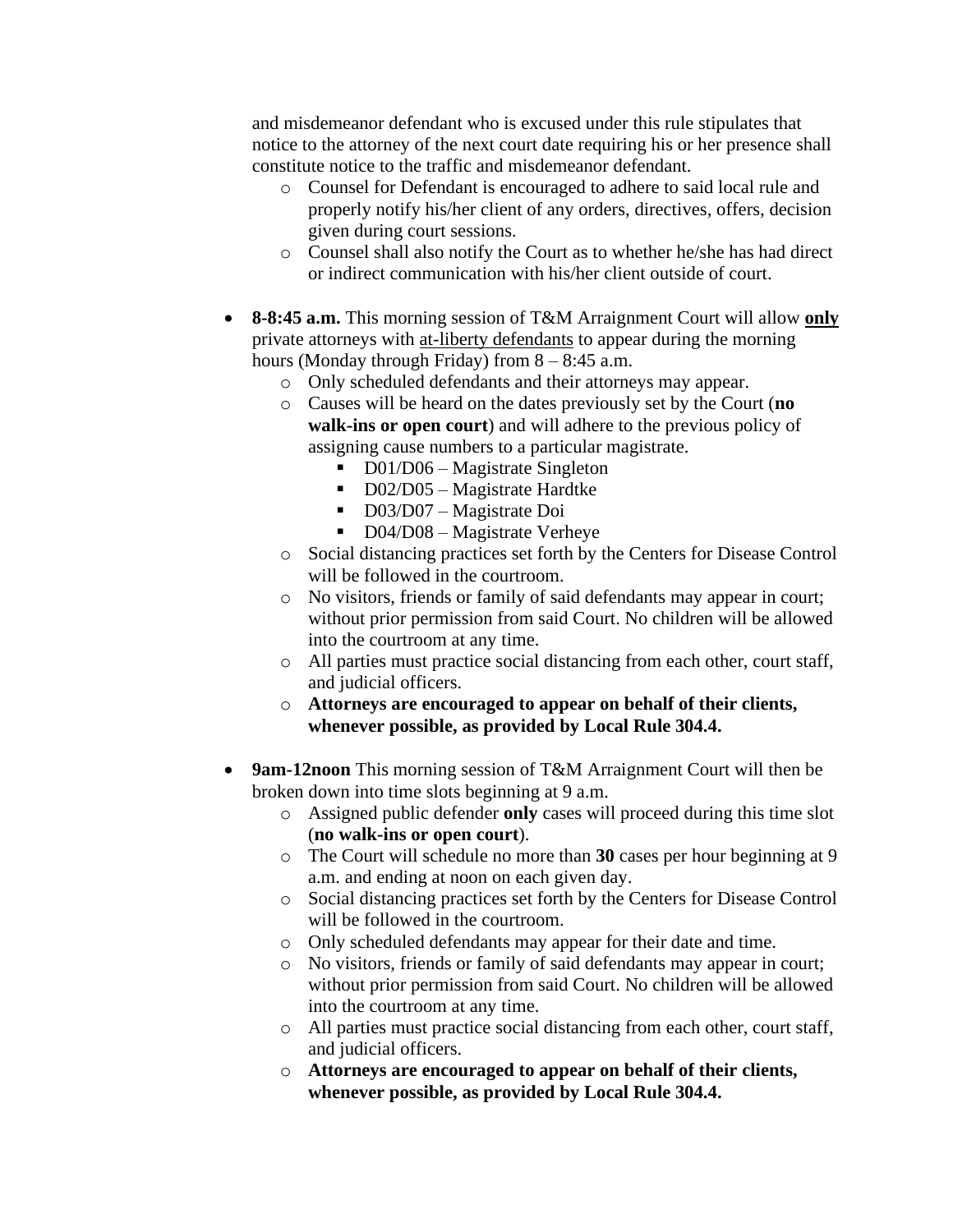## **II. AFTERNOON COURT**

- All afternoon felony arraignment procedures will remain the same. However,
	- o Only scheduled defendants and their attorney may appear for their date and time.
	- o No visitors, friends or family of said defendants may appear in court; without prior permission from said Court. No children will be allowed into the courtroom at any time.
	- o All parties must practice social distancing from each other, court staff, and judicial officers.
- **All attorneys are** *strongly encouraged* **to set up an audiovisual conference with the Court in order to best expediate their client's cause.** The Court advises all parties of **Administrative Rule 14** (See attached).
	- o The Court will set aside hearing time, **Monday through Friday 3- 4:30 p.m**, in the Superior Court -Traffic & Misdemeanor Division.
	- o This hearing time is for attorneys who wish to use telephone/audiovisual telecommunication pursuant to Admin.R. 14.
	- o **Attorneys** wishing to use telephone or audiovisual telecommunication pursuant to the provisions of this rule shall:
		- (1) obtain from the Court an "Audio/Visual Consent Form" – Defendant is required to sign the Audio/Visual Consent Form prior to court;
		- (2) contact the Court's Administrative Secretary at 574-245-6794 or 574-245-6796 to set up a time for said hearing:
			- **All audio/visual hearings will take place between 3-4:30 p.m.**
			- Causes will be heard on the dates set by the Court (no walk-ins or open court) and will adhere to the previous policy of assigning cause numbers to a particular magistrate.
		- (3) the attorney will provide the Court with defendant's contact information or the attorney will directly contact said defendant, pursuant to Admin.R.14, and;
		- (4) the attorney will provide Notice to all parties of his/her intent to proceed pursuant to Admin.R.14.

# **III. BENCH TRIALS**

• The Court has forwarded a list of all trials set in front of the Court for the month of November & December 2020. Said list will be dispersed to the State of Indiana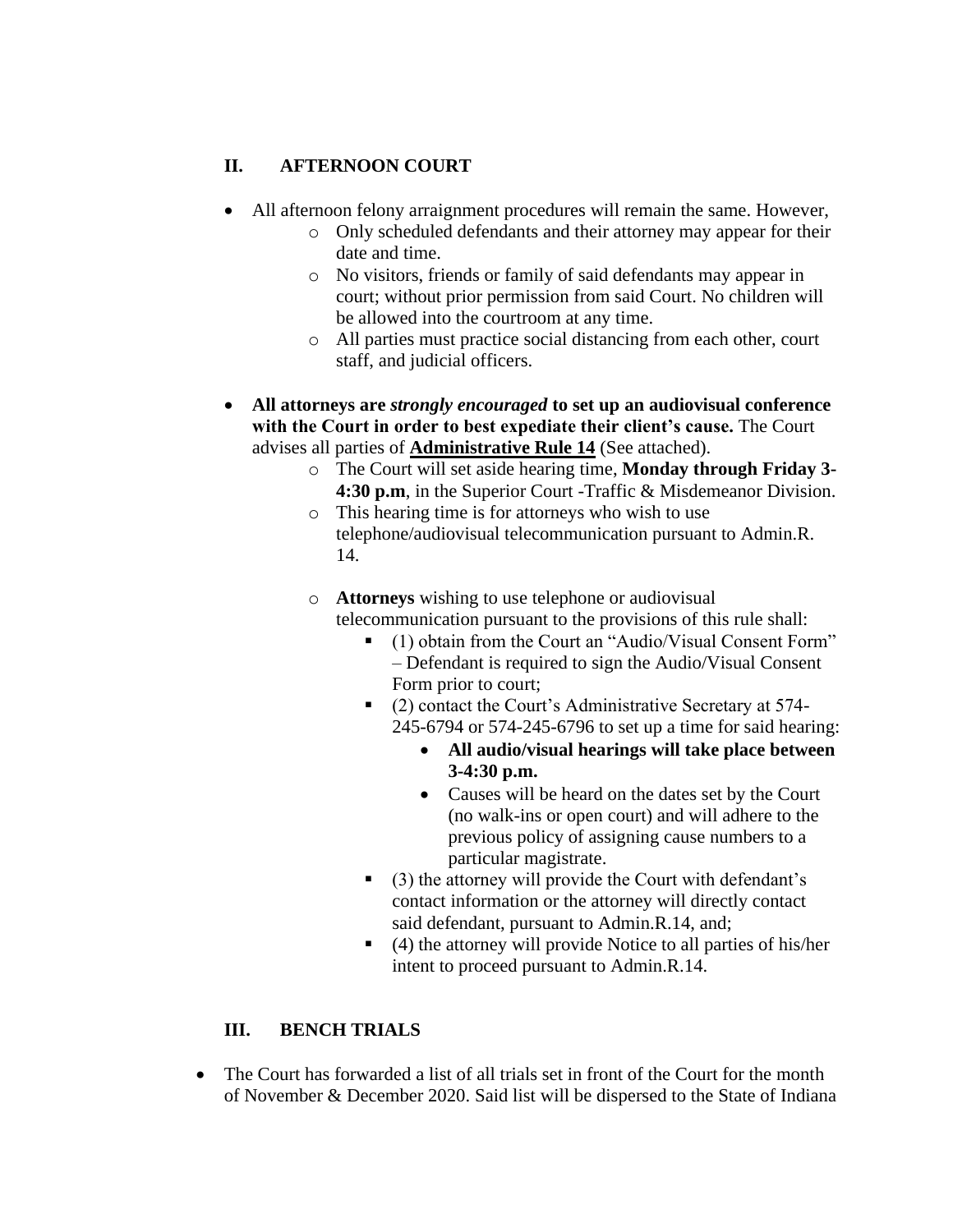(St. Joseph County Prosecutor's Office), the St. Joseph County Public Defender Department, and any and all private criminal defense attorneys appearing on said causes.

- All parties are *highly encouraged* to review said list and inform the Court no later than **November 20, 2020** as to whether the case will:
	- o (1) proceed with trial,
	- o (2) be set for plea hearing in advance of the trial date,
	- o (3) be moved to be continued by filing a Motion to Continue, with just cause, or
	- o (4) be dismissed by the State.
- The Court further ORDERS all Parties to effectively communicate with each other as to the final status/outcome of said case.
- All parties are to notify the Court, by the aforementioned date above, if they had meaningful consultation in order to reach a final resolution in said matter.
- Counsel for Defendant is ordered to advise the Court, in writing, as to how information has been relayed to his/her client (whether USPS, telephone, email, etc).

# **SMALL CLAIMS ("SC") DIVISION**

- The parties may appear for any hearing telephonically by filing a written motion with the Small Claims clerk.
- Parties appearing telephonically are required to file a notice of telephonic appearance. The Court will limit attendees to comply with social distancing guidelines;
- A maximum of five  $(2 \text{ to } 5)$  in-person cases will be permitted per  $\frac{1}{2}$  hour; and,
- Out-of-court proceeding supplemental hearings, commonly referred to as "hallway hearings", will be limited to 10 per half hour.

**SO ORDERED** on November 13  $\frac{1}{2}$ Elizabeth C. Hurley, Chief Judge

St. Joseph Superior Court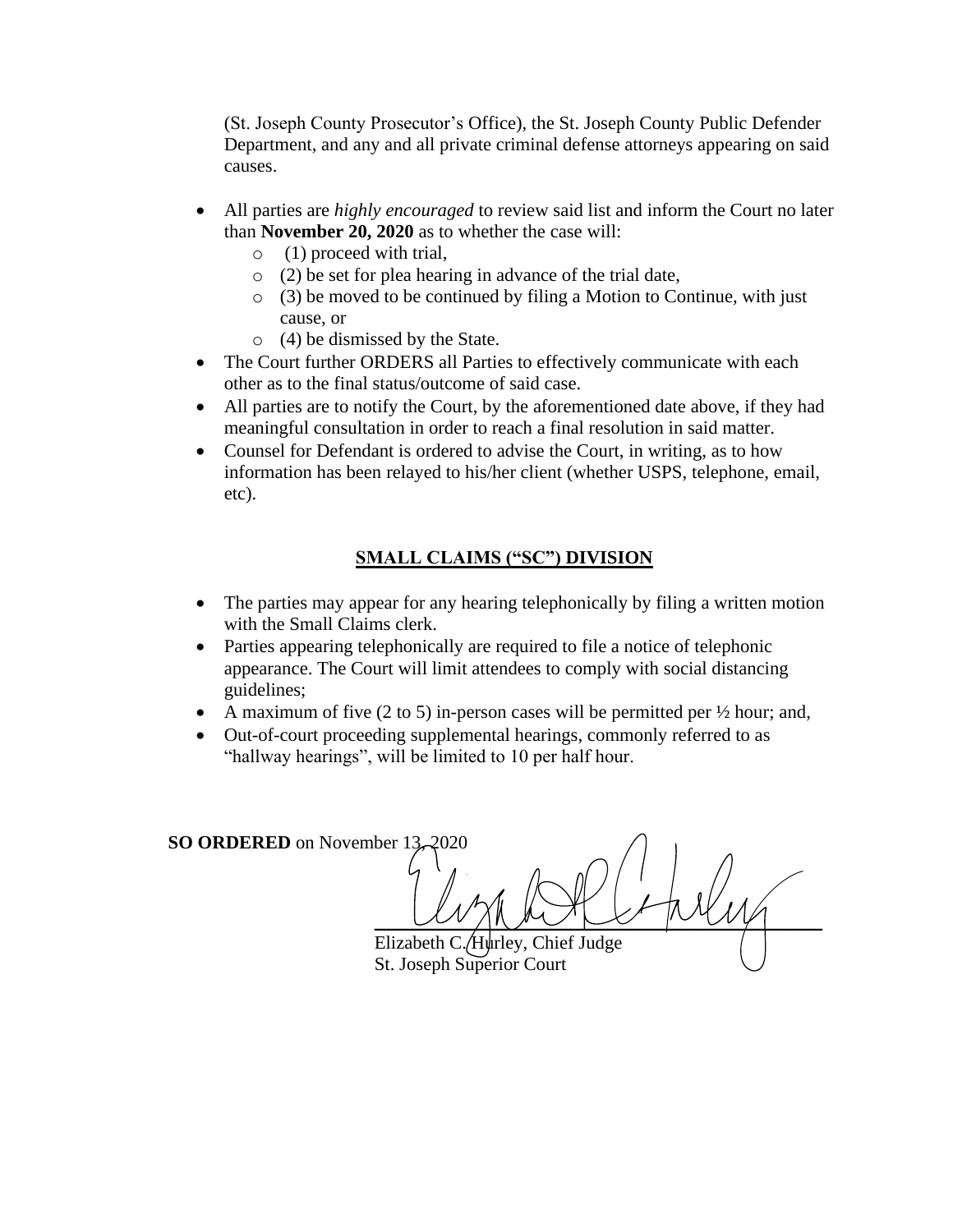### **Rule 14. Use of Telephone and Audiovisual Telecommunication\*\***

(A) Authority. A trial court may, in its discretion, use telephone or audiovisual telecommunication pursuant to the provisions of this rule as follows:

- (1) A trial court may use telephone or audiovisual telecommunication to conduct:
	- (a) Pre-trial conferences;
	- (b) Proceedings where only the attorneys are present;
	- (c) Proceedings during a declared emergency under Ind. Administrative Rule 17; and,
	- (d) Proceedings where a party or witness is unavailable due to quarantine.
- (2) A trial court may use audiovisual telecommunication to conduct:

(a) Initial hearings pursuant to IC 35-33-7-1, 3, 3.5, 4 and 5, including any probable cause hearing pursuant to IC 35-33-7-2; determination of indigence and assignment of counsel pursuant to IC 35-33-7-6; amount and conditions of bail pursuant to IC 35-33-7-5(4), 35-33-8-3.1 and 4; and the setting of omnibus date pursuant to IC 35-36-8-1;

(b) The taking of a plea of guilty to a misdemeanor charge, pursuant to IC 35- 35-1-2;

(c) Sentencing hearings pursuant to IC 35-38-1-2 when the defendant has given a written waiver of his or her right to be present in person and the prosecution has consented;

(d) Post-conviction hearings pursuant to Ind. Post-Conviction Rule 1(5), with the written consent of the parties;

(e) Preliminary hearings in mental health emergency detention proceedings pursuant to IC 12-26-5-10;

(f) Review hearings in mental health commitment proceedings pursuant to IC 12-26-15-2;

(g) When a child is alleged to be a delinquent child, for a detention hearing pursuant to IC 31-37-6 or a periodic review hearing pursuant to IC 31-37-20-2; (h) When a child is alleged to be a child in need of service, for a detention

hearing pursuant to IC 31-34-5 or a periodic review hearing pursuant to IC 31-34- 21-2.

(B) Other Proceedings. In addition, in any conference, hearing or proceeding not specifically enumerated in Section (A) of this rule, with the exception of criminal proceedings involving the right of confrontation or the right to be present, a trial court may use telephone or audiovisual communications subject to:

(1) the written consent of all the parties, entered on the Chronological Case Summary; or

(2) upon a trial court's finding of good cause, upon its own motion or upon the motion of a party. The following factors shall be considered in determining "good cause":

(a) Whether, after due diligence, the party has been unable to procure the physical presence of the witness;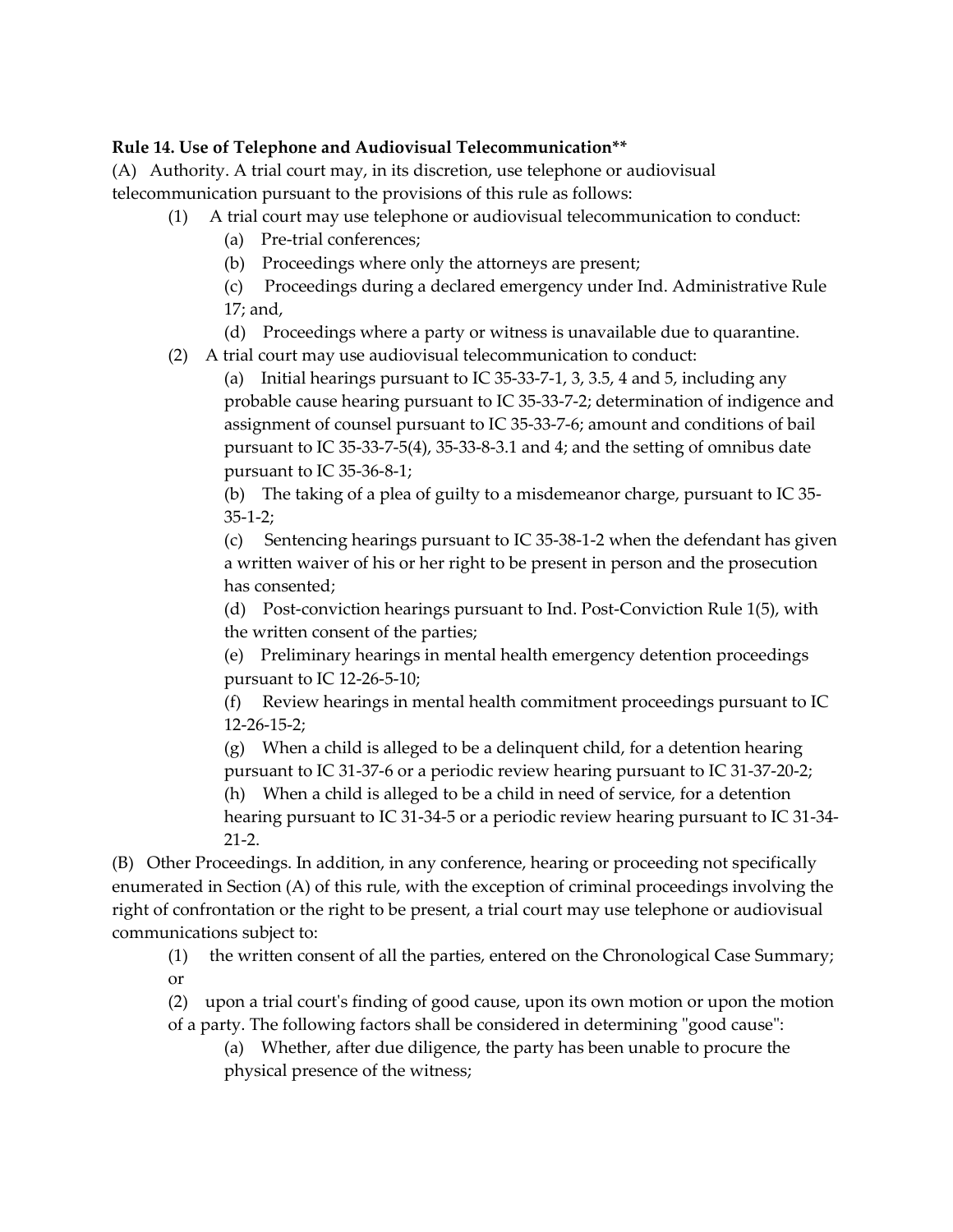(b) Whether effective cross-examination of the witness is possible, considering the availability of documents and exhibits to counsel and the witness;

(c) The complexity of the proceedings and the importance of the offered testimony in relation to the convenience to the party and the proposed witness;

(d) The importance of presenting the testimony of the witness in open court, where the fact finder may observe the demeanor of the witness and impress upon the witness the duty to testify truthfully;

(e) Whether undue surprise or unfair prejudice would result; and

(f) Any other factors a trial court may determine to be relevant in an individual case.

(3) A party or a trial court if it is acting on its own motion must give notice of the motion to use telephone or audiovisual telecommunication as follows:

(a) Any motion for testimony to be presented by telephone or audiovisual telecommunication shall be served not less than thirty (30) days before the time specified for hearing of such testimony;

(b) Opposition to a motion for testimony to be presented by telephone or audiovisual telecommunication shall be made by written objection within seven (7) days after service;

(c) A trial court may hold an expedited hearing no later than ten (10) days before the scheduled hearing of such testimony to determine if good cause has been shown to present testimony by telephone or audiovisual telecommunication;

(d) A trial court shall make written findings of fact and conclusions of law within its order on the motion for testimony to be presented by telephone or audiovisual telecommunication; and

(e) For cause found, a trial court may alter the time deadlines set forth in paragraphs (a) through (c) upon motion made prior to the expiration of the time for the required action.

(C) Facilities and Equipment. In relation to any hearing or proceeding conducted under this rule, the court shall assure that:

(1) The facility and equipment provide counsel with the ability to confer privately with an out of court party, or with other counsel, off the record, before, during, and immediately following the hearing or proceeding. Mental health care providers, employees of the Indiana Family and Social Services Administration and its county offices of Family and Children, and county probation officers who appear as witnesses are not parties for the purposes of this section.

(2) When using telephonic and audiovisual telecommunication:

(a) All participants are able to fully view and/or converse with each other simultaneously.

(b) The facilities have the capacity for contemporaneous transmission of documents and exhibits.